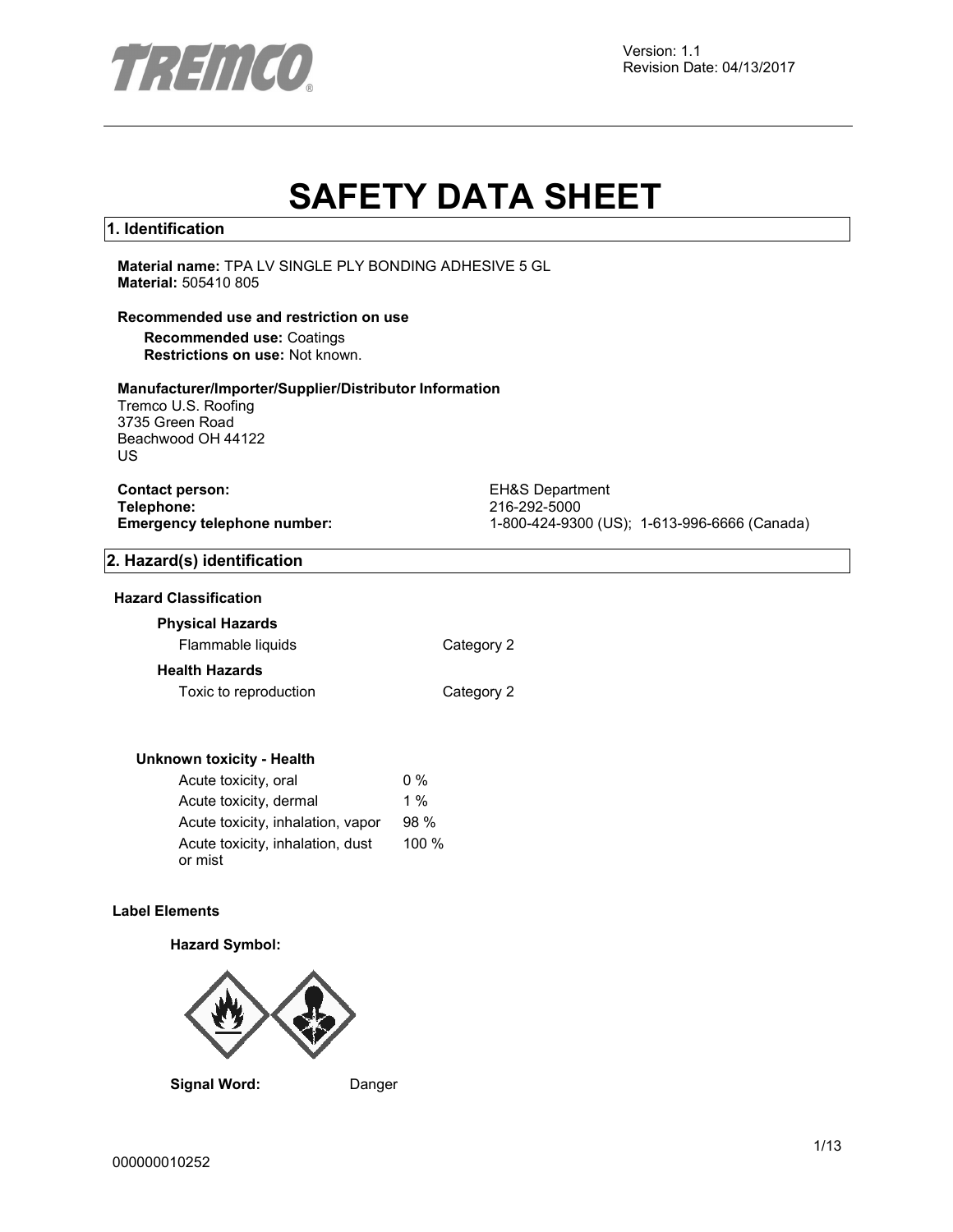

| <b>Hazard Statement:</b>                      | Highly flammable liquid and vapor.<br>Suspected of damaging fertility or the unborn child.                                                                                                                                                                                                                                                                                                                                                                                                                                                                                            |  |
|-----------------------------------------------|---------------------------------------------------------------------------------------------------------------------------------------------------------------------------------------------------------------------------------------------------------------------------------------------------------------------------------------------------------------------------------------------------------------------------------------------------------------------------------------------------------------------------------------------------------------------------------------|--|
| <b>Precautionary</b><br><b>Statements</b>     |                                                                                                                                                                                                                                                                                                                                                                                                                                                                                                                                                                                       |  |
| <b>Prevention:</b>                            | Keep away from heat, hot surfaces, sparks, open flames and other ignition<br>sources. No smoking. Keep container tightly closed. Ground and bond<br>container and receiving equipment. Use explosion-proof<br>[electrical/ventilating/lighting/] equipment. Use non-sparking tools. Take<br>action to prevent static discharges. Wear protective gloves/protective<br>clothing/eye protection/face protection. Obtain special instructions before<br>use. Do not handle until all safety precautions have been read and<br>understood. Use personal protective equipment as required. |  |
| <b>Response:</b>                              | IF ON SKIN (or hair): Take off immediately all contaminated clothing. Rinse<br>skin with water [or shower]. IF exposed or concerned: Get medical<br>advice/attention. In case of fire: Use  for extinction.                                                                                                                                                                                                                                                                                                                                                                           |  |
| Storage:                                      | Store in a well-ventilated place. Keep cool. Store locked up.                                                                                                                                                                                                                                                                                                                                                                                                                                                                                                                         |  |
| Disposal:                                     | Dispose of contents/container to an appropriate treatment and disposal<br>facility in accordance with applicable laws and regulations, and product<br>characteristics at time of disposal.                                                                                                                                                                                                                                                                                                                                                                                            |  |
| Hazard(s) not otherwise<br>classified (HNOC): | Static accumulating flammable liquid can become electrostatically charged<br>even in bonded and grounded equipment. Sparks may ignite liquid and<br>vapor. May cause flash fire or explosion.                                                                                                                                                                                                                                                                                                                                                                                         |  |

# **3. Composition/information on ingredients**

#### **Mixtures**

| <b>Chemical Identity</b> | <b>CAS number</b> | Content in percent $(\%)^*$ |
|--------------------------|-------------------|-----------------------------|
| Acetone                  | 67-64-1           | $50 - 100\%$                |
| Methyl ethyl ketone      | 78-93-3           | 1 - $< 5\%$                 |
| Toluene                  | 108-88-3          | $1 - 3\%$                   |
| P-chlorobenzotrifluoride | $98 - 56 - 6$     | $1 - 5\%$                   |

\* All concentrations are percent by weight unless ingredient is a gas. Gas concentrations are in percent by volume.

# **4. First-aid measures**

| Ingestion:           | Call a POISON CENTRE/doctor/ if you feel unwell. Rinse mouth.                                                                                                                         |
|----------------------|---------------------------------------------------------------------------------------------------------------------------------------------------------------------------------------|
| Inhalation:          | Move to fresh air.                                                                                                                                                                    |
| <b>Skin Contact:</b> | Take off immediately all contaminated clothing. Wash skin thoroughly with<br>soap and water. If skin irritation occurs: Get medical advice/attention.                                 |
| Eye contact:         | Any material that contacts the eye should be washed out immediately with<br>water. If easy to do, remove contact lenses. If eye irritation persists: Get<br>medical advice/attention. |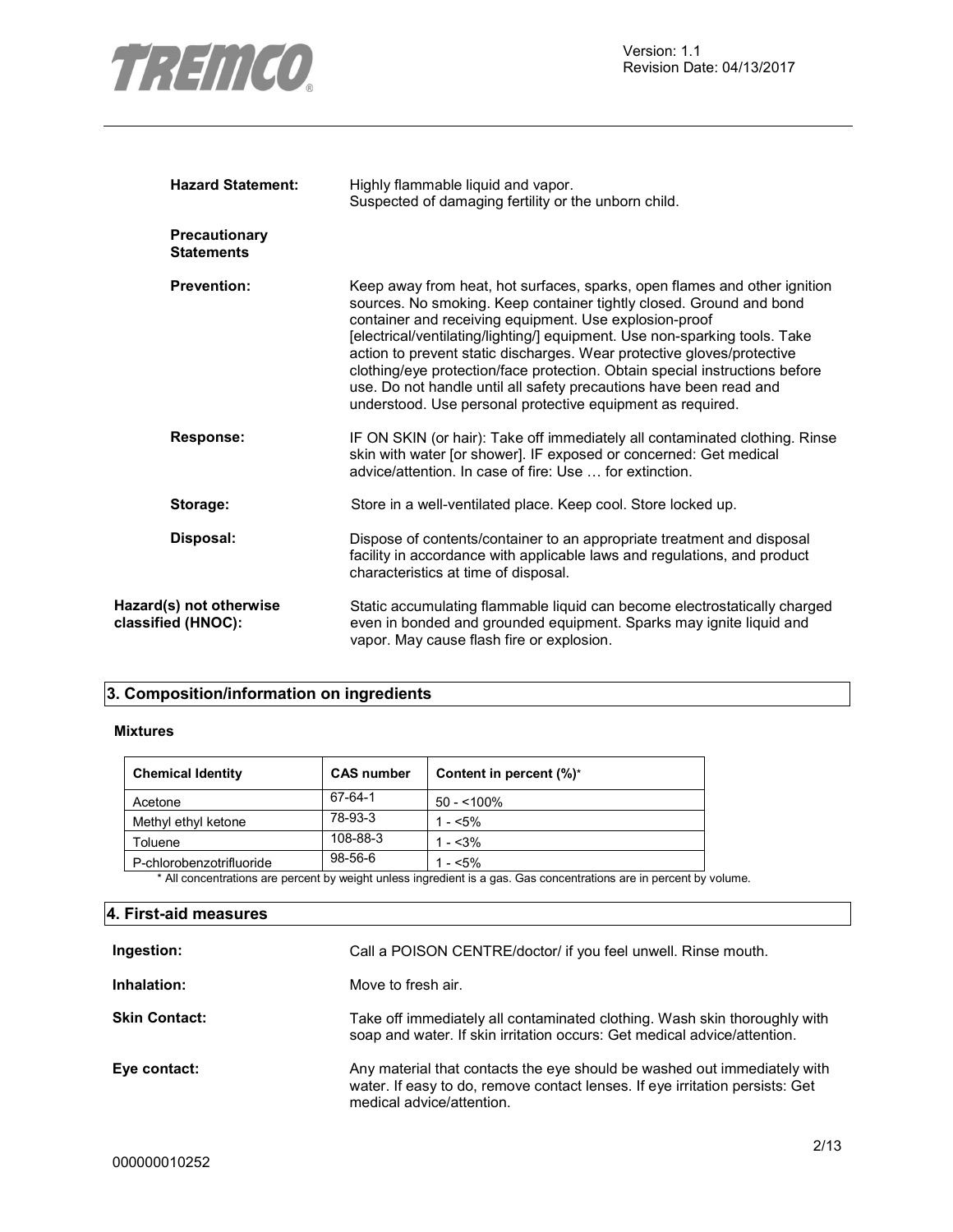

| Most important symptoms/effects, acute and delayed                         |                                                                                                                                                                                                                |  |
|----------------------------------------------------------------------------|----------------------------------------------------------------------------------------------------------------------------------------------------------------------------------------------------------------|--|
| <b>Symptoms:</b>                                                           | Respiratory tract irritation.                                                                                                                                                                                  |  |
|                                                                            | Indication of immediate medical attention and special treatment needed                                                                                                                                         |  |
| Treatment:                                                                 | Get medical attention if symptoms occur.                                                                                                                                                                       |  |
| 5. Fire-fighting measures                                                  |                                                                                                                                                                                                                |  |
| <b>General Fire Hazards:</b>                                               | Use water spray to keep fire-exposed containers cool. Water may be<br>ineffective in fighting the fire. Fight fire from a protected location. Move<br>containers from fire area if you can do so without risk. |  |
| Suitable (and unsuitable) extinguishing media                              |                                                                                                                                                                                                                |  |
| Suitable extinguishing<br>media:                                           | Use fire-extinguishing media appropriate for surrounding materials.                                                                                                                                            |  |
| Unsuitable extinguishing<br>media:                                         | Avoid water in straight hose stream; will scatter and spread fire.                                                                                                                                             |  |
| Specific hazards arising from<br>the chemical:                             | Vapors may travel considerable distance to a source of ignition and flash<br>back. Vapors may cause a flash fire or ignite explosively. Prevent buildup of<br>vapors or gases to explosive concentrations.     |  |
| Special protective equipment and precautions for firefighters              |                                                                                                                                                                                                                |  |
| <b>Special fire fighting</b><br>procedures:                                | No data available.                                                                                                                                                                                             |  |
| Special protective equipment<br>for fire-fighters:                         | Firefighters must use standard protective equipment including flame<br>retardant coat, helmet with face shield, gloves, rubber boots, and in<br>enclosed spaces, SCBA.                                         |  |
| 6. Accidental release measures                                             |                                                                                                                                                                                                                |  |
| Personal precautions,<br>protective equipment and<br>emergency procedures: | Ventilate closed spaces before entering them. ELIMINATE all ignition<br>sources (no smoking, flares, sparks or flames in immediate area). Keep<br>upwind.                                                      |  |
| <b>Methods and material for</b><br>containment and cleaning<br>up:         | Dam and absorb spillages with sand, earth or other non-combustible<br>material. Collect spillage in containers, seal securely and deliver for<br>disposal according to local regulations.                      |  |
| <b>Notification Procedures:</b>                                            | In the event of a spill or accidental release, notify relevant authorities in<br>accordance with all applicable regulations.                                                                                   |  |
| <b>Environmental Precautions:</b>                                          | Do not contaminate water sources or sewer. Prevent further leakage or<br>spillage if safe to do so.                                                                                                            |  |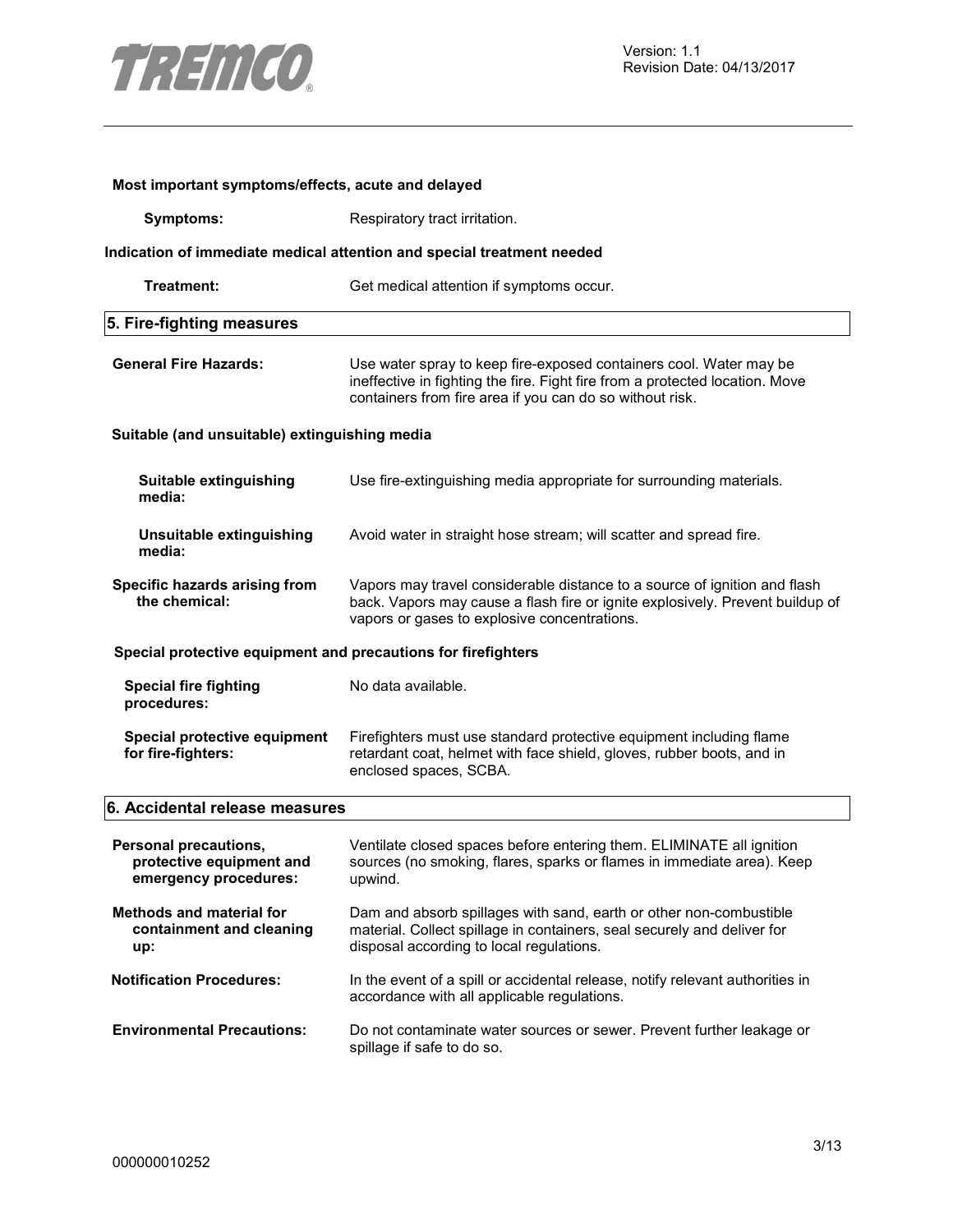

# **7. Handling and storage**

| Precautions for safe handling:                                      | Keep away from heat, hot surfaces, sparks, open flames and other ignition<br>sources. No smoking. Ground and bond container and receiving equipment.<br>Take precautionary measures against static discharges. Do not handle until<br>all safety precautions have been read and understood. Obtain special<br>instructions before use. Use personal protective equipment as required.<br>Provide adequate ventilation. Wear appropriate personal protective<br>equipment. Observe good industrial hygiene practices. |
|---------------------------------------------------------------------|----------------------------------------------------------------------------------------------------------------------------------------------------------------------------------------------------------------------------------------------------------------------------------------------------------------------------------------------------------------------------------------------------------------------------------------------------------------------------------------------------------------------|
| Conditions for safe storage,<br>including any<br>incompatibilities: | Store in a well-ventilated place. Store in a cool place. Store locked up.                                                                                                                                                                                                                                                                                                                                                                                                                                            |

# **8. Exposure controls/personal protection**

#### **Control Parameters**

# **Occupational Exposure Limits**

| <b>Chemical Identity</b> | <b>Type</b>         | <b>Exposure Limit Values</b> | Source                                                                         |
|--------------------------|---------------------|------------------------------|--------------------------------------------------------------------------------|
| Acetone                  | <b>TWA</b>          | $250$ ppm                    | US. ACGIH Threshold Limit Values (03 2015)                                     |
|                          | <b>STEL</b>         | 500 ppm                      | US. ACGIH Threshold Limit Values (03 2015)                                     |
|                          | PEL                 | 1,000 ppm 2,400 mg/m3        | US. OSHA Table Z-1 Limits for Air<br>Contaminants (29 CFR 1910.1000) (02 2006) |
| Methyl ethyl ketone      | <b>TWA</b>          | $200$ ppm                    | US. ACGIH Threshold Limit Values (2011)                                        |
|                          | <b>STEL</b>         | 300 ppm                      | US. ACGIH Threshold Limit Values (2011)                                        |
|                          | PEL                 | 590 mg/m3<br>$200$ ppm       | US. OSHA Table Z-1 Limits for Air<br>Contaminants (29 CFR 1910.1000) (02 2006) |
| Toluene                  | <b>TWA</b>          | 20 ppm                       | US. ACGIH Threshold Limit Values (2011)                                        |
|                          | TWA                 | $200$ ppm                    | US. OSHA Table Z-2 (29 CFR 1910.1000) (02<br>2006)                             |
|                          | Ceiling             | 300 ppm                      | US. OSHA Table Z-2 (29 CFR 1910.1000) (02<br>2006)                             |
|                          | MAX.<br><b>CONC</b> | 500 ppm                      | US. OSHA Table Z-2 (29 CFR 1910.1000) (02<br>2006)                             |

| <b>Chemical name</b> | Type        | <b>Exposure Limit Values</b>                                                                                                                                                      | Source                                                                                                                                                                 |
|----------------------|-------------|-----------------------------------------------------------------------------------------------------------------------------------------------------------------------------------|------------------------------------------------------------------------------------------------------------------------------------------------------------------------|
| Acetone              | <b>STEL</b> | 500 ppm<br>Canada. British Columbia OELs. (Occupational<br>Exposure Limits for Chemical Substances,<br>Occupational Health and Safety Regulation<br>296/97, as amended) (07 2007) |                                                                                                                                                                        |
|                      | <b>TWA</b>  | $250$ ppm                                                                                                                                                                         | Canada. British Columbia OELs. (Occupational<br>Exposure Limits for Chemical Substances,<br>Occupational Health and Safety Regulation<br>296/97, as amended) (07 2007) |
| Acetone              | <b>TWA</b>  | 500 ppm                                                                                                                                                                           | Canada. Ontario OELs. (Control of Exposure to<br>Biological or Chemical Agents) (11 2010)                                                                              |
|                      | <b>STEL</b> | 750 ppm                                                                                                                                                                           | Canada. Ontario OELs. (Control of Exposure to<br>Biological or Chemical Agents) (11 2010)                                                                              |
| Acetone              | <b>STEL</b> | 1,000 ppm 2,380 mg/m3                                                                                                                                                             | Canada. Quebec OELs. (Ministry of Labor -<br>Regulation Respecting the Quality of the Work<br>Environment) (12 2008)                                                   |
|                      | <b>TWA</b>  | $1,190 \,\mathrm{mq/m}$<br>500 ppm                                                                                                                                                | Canada. Quebec OELs. (Ministry of Labor -<br>Regulation Respecting the Quality of the Work<br>Environment) (12 2008)                                                   |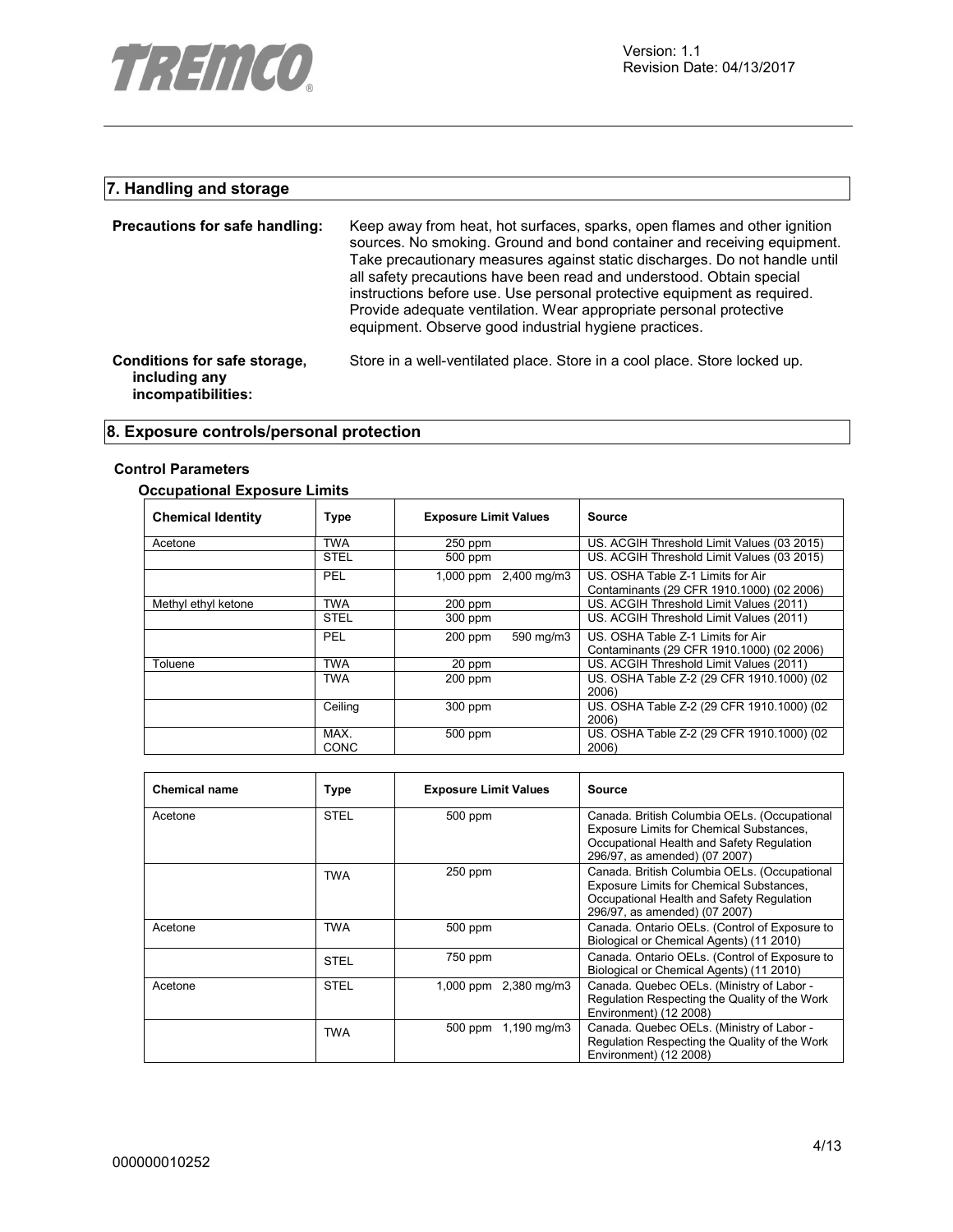

| Methyl ethyl ketone | <b>TWA</b>  | 50 ppm    |           | Canada. British Columbia OELs. (Occupational<br>Exposure Limits for Chemical Substances,<br>Occupational Health and Safety Regulation<br>296/97, as amended) (07 2007) |
|---------------------|-------------|-----------|-----------|------------------------------------------------------------------------------------------------------------------------------------------------------------------------|
|                     | <b>STEL</b> | $100$ ppm |           | Canada. British Columbia OELs. (Occupational<br>Exposure Limits for Chemical Substances,<br>Occupational Health and Safety Regulation<br>296/97, as amended) (07 2007) |
| Methyl ethyl ketone | <b>TWA</b>  | 200 ppm   |           | Canada. Ontario OELs. (Control of Exposure to<br>Biological or Chemical Agents) (11 2010)                                                                              |
|                     | <b>STEL</b> | 300 ppm   |           | Canada. Ontario OELs. (Control of Exposure to<br>Biological or Chemical Agents) (11 2010)                                                                              |
| Methyl ethyl ketone | <b>TWA</b>  | 50 ppm    | 150 mg/m3 | Canada. Quebec OELs. (Ministry of Labor -<br>Regulation Respecting the Quality of the Work<br>Environment) (12 2008)                                                   |
|                     | <b>STEL</b> | $100$ ppm | 300 mg/m3 | Canada. Quebec OELs. (Ministry of Labor -<br>Regulation Respecting the Quality of the Work<br>Environment) (12 2008)                                                   |
| Toluene             | <b>TWA</b>  | 20 ppm    |           | Canada. British Columbia OELs. (Occupational<br>Exposure Limits for Chemical Substances,<br>Occupational Health and Safety Regulation<br>296/97, as amended) (07 2007) |
| Toluene             | TWA         | 20 ppm    |           | Canada. Ontario OELs. (Control of Exposure to<br>Biological or Chemical Agents) (11 2010)                                                                              |
| Toluene             | <b>TWA</b>  | 50 ppm    | 188 mg/m3 | Canada. Quebec OELs. (Ministry of Labor -<br>Regulation Respecting the Quality of the Work<br>Environment) (12 2008)                                                   |

#### **Biological Limit Values**

| <b>Chemical Identity</b>                                                  | <b>Exposure Limit Values</b>   | <b>Source</b>       |
|---------------------------------------------------------------------------|--------------------------------|---------------------|
| Acetone (acetone: Sampling<br>time: End of shift.)                        | 25 mg/l (Urine)                | ACGIH BEI (03 2015) |
| Methyl ethyl ketone (MEK:<br>Sampling time: End of shift.)                | 2 mg/l (Urine)                 | ACGIH BEI (03 2013) |
| Toluene (o-Cresol, with<br>hydrolysis: Sampling time:<br>End of shift.)   | 0.3 mg/g (Creatinine in urine) | ACGIH BEI (03 2013) |
| Toluene (toluene: Sampling<br>time: Prior to last shift of work<br>week.) | $0.02$ mg/l (Blood)            | ACGIH BEI (03 2013) |
| Toluene (toluene: Sampling<br>time: End of shift.)                        | $0.03$ mg/l (Urine)            | ACGIH BEI (03 2013) |

**Appropriate Engineering Controls**  Observe good industrial hygiene practices. Observe occupational exposure limits and minimize the risk of inhalation of vapors and mist. Mechanical ventilation or local exhaust ventilation may be required.

#### **Individual protection measures, such as personal protective equipment**

| <b>General information:</b>                       | Use explosion-proof ventilation equipment. Good general ventilation<br>(typically 10 air changes per hour) should be used. Ventilation rates should<br>be matched to conditions. If applicable, use process enclosures, local<br>exhaust ventilation, or other engineering controls to maintain airborne levels<br>below recommended exposure limits. If exposure limits have not been<br>established, maintain airborne levels to an acceptable level. |
|---------------------------------------------------|---------------------------------------------------------------------------------------------------------------------------------------------------------------------------------------------------------------------------------------------------------------------------------------------------------------------------------------------------------------------------------------------------------------------------------------------------------|
| <b>Eye/face protection:</b>                       | Wear goggles/face shield.                                                                                                                                                                                                                                                                                                                                                                                                                               |
| <b>Skin Protection</b><br><b>Hand Protection:</b> | Use suitable protective gloves if risk of skin contact.                                                                                                                                                                                                                                                                                                                                                                                                 |
| Other:                                            | No data available.                                                                                                                                                                                                                                                                                                                                                                                                                                      |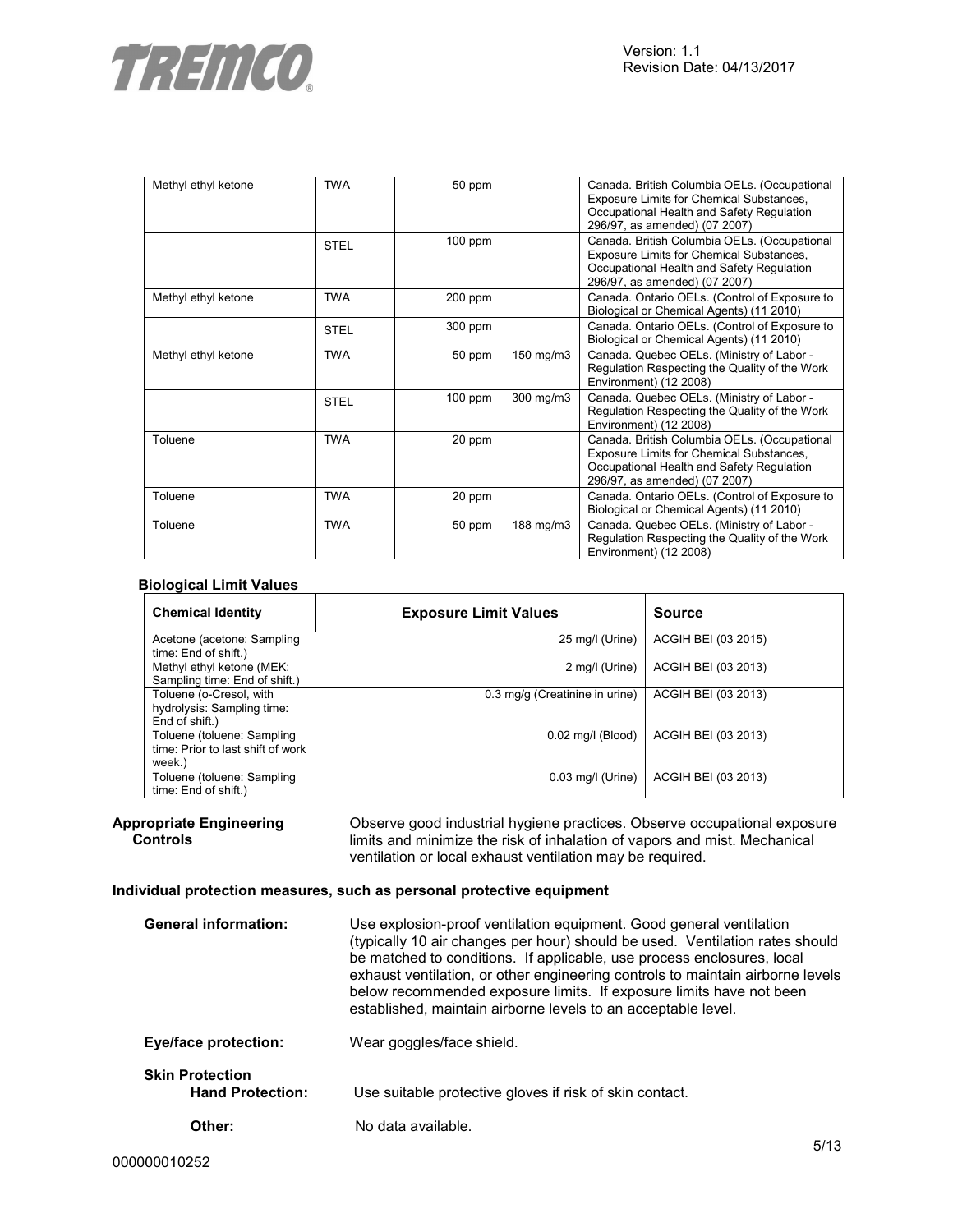

| <b>Respiratory Protection:</b> | In case of inadequate ventilation use suitable respirator. Seek advice from<br>local supervisor.                                                                                            |
|--------------------------------|---------------------------------------------------------------------------------------------------------------------------------------------------------------------------------------------|
| Hygiene measures:              | When using do not smoke. Observe good industrial hygiene practices. Do<br>not handle until all safety precautions have been read and understood.<br>Obtain special instructions before use. |

# **9. Physical and chemical properties**

| Appearance                                            |                                                                                                |
|-------------------------------------------------------|------------------------------------------------------------------------------------------------|
| <b>Physical state:</b>                                | liquid                                                                                         |
| Form:                                                 | liquid                                                                                         |
| Color:                                                | Amber                                                                                          |
| Odor:                                                 | Mild petroleum/solvent                                                                         |
| <b>Odor threshold:</b>                                | No data available.                                                                             |
| pH:                                                   | No data available.                                                                             |
| Melting point/freezing point:                         | No data available.                                                                             |
| Initial boiling point and boiling range:              | 56 °C 133 °F                                                                                   |
| <b>Flash Point:</b>                                   | $-17$ °C 1 °F                                                                                  |
| <b>Evaporation rate:</b>                              | Slower than Ether                                                                              |
| Flammability (solid, gas):                            | No.                                                                                            |
| Upper/lower limit on flammability or explosive limits |                                                                                                |
| Flammability limit - upper (%):                       | No data available.                                                                             |
| Flammability limit - lower (%):                       | No data available.                                                                             |
| Explosive limit - upper (%):                          | No data available.                                                                             |
| Explosive limit - lower (%):                          | No data available.                                                                             |
| Vapor pressure:                                       | No data available.                                                                             |
| Vapor density:                                        | Vapors are heavier than air and may travel along the floor and<br>in the bottom of containers. |
| <b>Relative density:</b>                              | 0.849                                                                                          |
| Solubility(ies)                                       |                                                                                                |
| <b>Solubility in water:</b>                           | <b>Practically Insoluble</b>                                                                   |
| Solubility (other):                                   | No data available.                                                                             |
| Partition coefficient (n-octanol/water):              | No data available.                                                                             |
| Auto-ignition temperature:                            | No data available.                                                                             |
| <b>Decomposition temperature:</b>                     | No data available.                                                                             |
| <b>Viscosity:</b>                                     | No data available.                                                                             |

# **10. Stability and reactivity**

| <b>Reactivity:</b>                            | No data available.                          |
|-----------------------------------------------|---------------------------------------------|
| <b>Chemical Stability:</b>                    | Material is stable under normal conditions. |
| <b>Possibility of hazardous</b><br>reactions: | No data available.                          |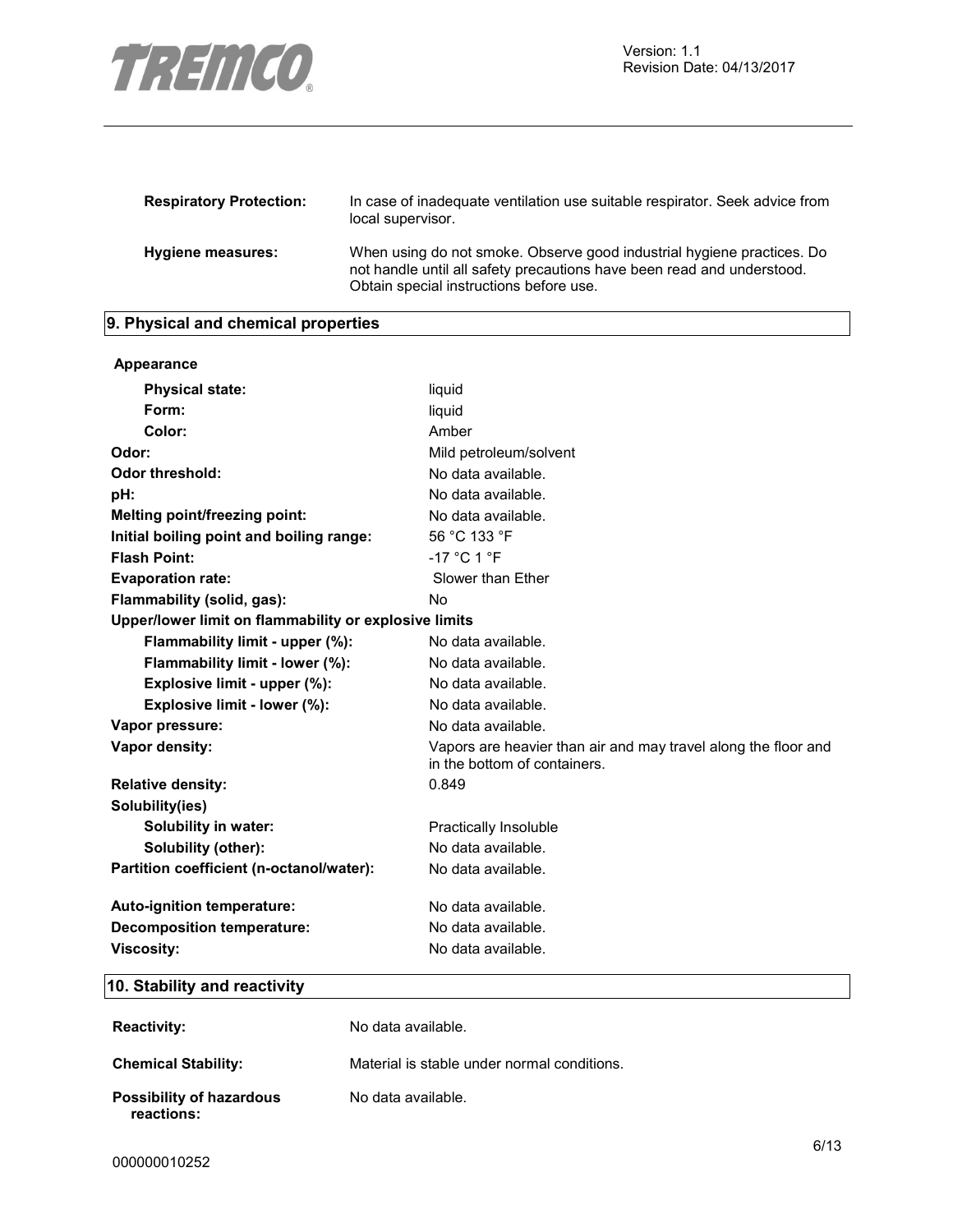

| <b>Conditions to avoid:</b>                             | Heat, sparks, flames.                                                                                           |
|---------------------------------------------------------|-----------------------------------------------------------------------------------------------------------------|
| <b>Incompatible Materials:</b>                          | Strong acids. Avoid contact with oxidizing agents (e.g. nitric acid, peroxides<br>and chromates). Strong bases. |
| <b>Hazardous Decomposition</b><br><b>Products:</b>      | Thermal decomposition or combustion may liberate carbon oxides and<br>other toxic gases or vapors.              |
| 11. Toxicological information                           |                                                                                                                 |
| Information on likely routes of exposure<br>Inhalation: | In high concentrations, vapors, fumes or mists may irritate nose, throat and<br>mucus membranes.                |
| <b>Skin Contact:</b>                                    | Causes mild skin irritation.                                                                                    |
| Eye contact:                                            | Eye contact is possible and should be avoided.                                                                  |
| Ingestion:                                              | May be ingested by accident. Ingestion may cause irritation and malaise.                                        |
|                                                         | Symptoms related to the physical, chemical and toxicological characteristics                                    |
| Inhalation:                                             | No data available.                                                                                              |
| <b>Skin Contact:</b>                                    | No data available.                                                                                              |
| Eye contact:                                            | No data available.                                                                                              |
| Ingestion:                                              | No data available.                                                                                              |
| Information on toxicological effects                    |                                                                                                                 |
| Acute toxicity (list all possible routes of exposure)   |                                                                                                                 |
| Oral<br><b>Product:</b>                                 | ATEmix: 21,904.75 mg/kg                                                                                         |
| Dermal<br><b>Product:</b>                               | Not classified for acute toxicity based on available data.                                                      |
| <b>Inhalation</b><br><b>Product:</b>                    | Not classified for acute toxicity based on available data.                                                      |
| <b>Repeated dose toxicity</b><br><b>Product:</b>        | No data available.                                                                                              |
| <b>Skin Corrosion/Irritation</b><br><b>Product:</b>     | No data available.                                                                                              |
| <b>Serious Eye Damage/Eye Irritation</b><br>Product:    | No data available.                                                                                              |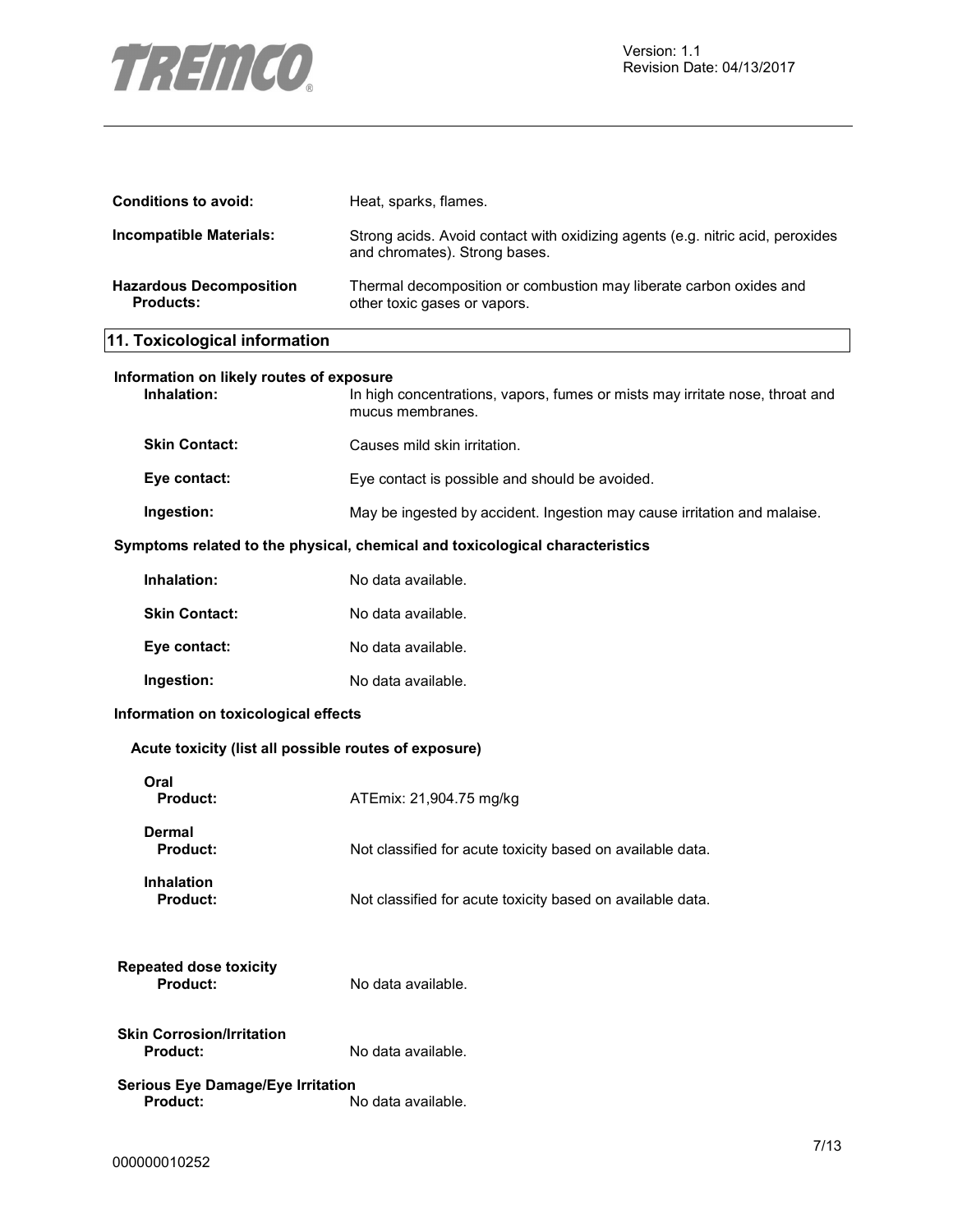

| <b>Respiratory or Skin Sensitization</b><br>Product:                                                        | No data available.                                                  |  |
|-------------------------------------------------------------------------------------------------------------|---------------------------------------------------------------------|--|
| Carcinogenicity<br>Product:                                                                                 | No data available.                                                  |  |
| IARC Monographs on the Evaluation of Carcinogenic Risks to Humans:<br>No carcinogenic components identified |                                                                     |  |
| US. National Toxicology Program (NTP) Report on Carcinogens:<br>No carcinogenic components identified       |                                                                     |  |
| No carcinogenic components identified                                                                       | US. OSHA Specifically Regulated Substances (29 CFR 1910.1001-1050): |  |
| <b>Germ Cell Mutagenicity</b>                                                                               |                                                                     |  |
| In vitro<br>Product:                                                                                        | No data available.                                                  |  |
| In vivo<br>Product:                                                                                         | No data available.                                                  |  |
| <b>Reproductive toxicity</b><br>Product:                                                                    | Suspected of damaging fertility or the unborn child.                |  |
| <b>Specific Target Organ Toxicity - Single Exposure</b><br>Product:                                         | No data available.                                                  |  |
| <b>Specific Target Organ Toxicity - Repeated Exposure</b><br>Product:<br>No data available.                 |                                                                     |  |
| <b>Aspiration Hazard</b><br>Product:                                                                        | No data available.                                                  |  |
| Other effects:                                                                                              | No data available.                                                  |  |
|                                                                                                             |                                                                     |  |

# **12. Ecological information**

# **Ecotoxicity:**

**Acute hazards to the aquatic environment:** 

**Fish** 

**Product:** No data available.

**Aquatic Invertebrates Product:** No data available.

**Chronic hazards to the aquatic environment:**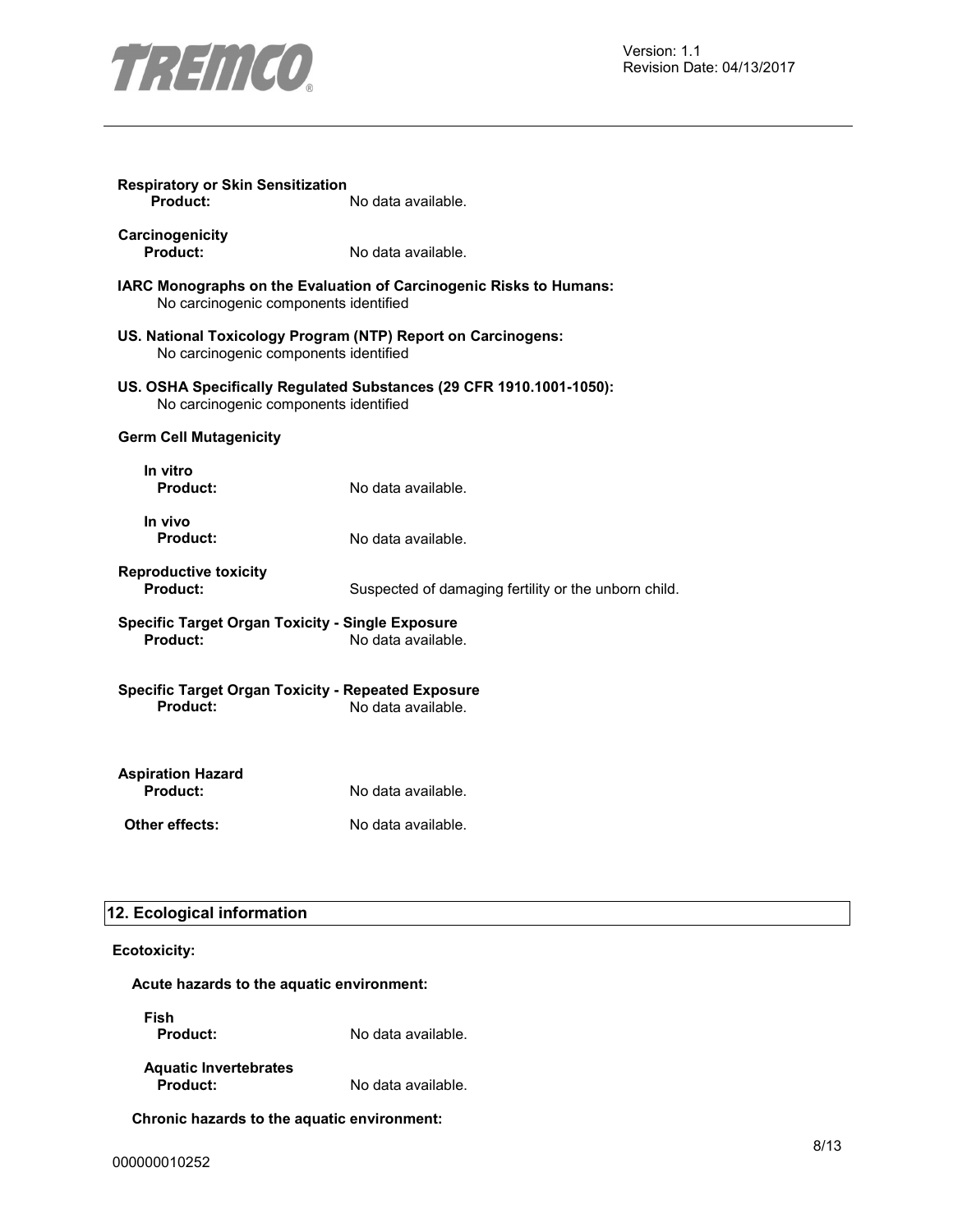

**Fish** 

| <b>Product:</b>                                                                      | No data available.                                                                                                                                                            |
|--------------------------------------------------------------------------------------|-------------------------------------------------------------------------------------------------------------------------------------------------------------------------------|
| <b>Aquatic Invertebrates</b><br>Product:                                             | No data available.                                                                                                                                                            |
| <b>Toxicity to Aquatic Plants</b><br>Product:                                        | No data available.                                                                                                                                                            |
| <b>Persistence and Degradability</b>                                                 |                                                                                                                                                                               |
| <b>Biodegradation</b><br>Product:                                                    | No data available.                                                                                                                                                            |
| <b>BOD/COD Ratio</b><br>Product:                                                     | No data available.                                                                                                                                                            |
| <b>Bioaccumulative potential</b><br><b>Bioconcentration Factor (BCF)</b><br>Product: | No data available.                                                                                                                                                            |
| Partition Coefficient n-octanol / water (log Kow)<br>Product:                        | No data available.                                                                                                                                                            |
| <b>Mobility in soil:</b>                                                             | No data available.                                                                                                                                                            |
| Other adverse effects:                                                               | No data available.                                                                                                                                                            |
| 13. Disposal considerations                                                          |                                                                                                                                                                               |
| <b>Disposal instructions:</b>                                                        | Dispose of waste at an appropriate treatment and disposal facility in<br>accordance with applicable laws and regulations, and product<br>characteristics at time of disposal. |
| <b>Contaminated Packaging:</b>                                                       | No data available.                                                                                                                                                            |
| 14. Transport information                                                            |                                                                                                                                                                               |

# **TDG:**

UN1133, ADHESIVES, 3, PG II

# **CFR / DOT:**

UN1133, Adhesives, 3, PG II

### **IMDG:**

UN1133, ADHESIVES, 3, PG II

# **Further Information:**

The above shipping description may not be accurate for all container sizes and all modes of transportation. Please refer to Bill of Lading.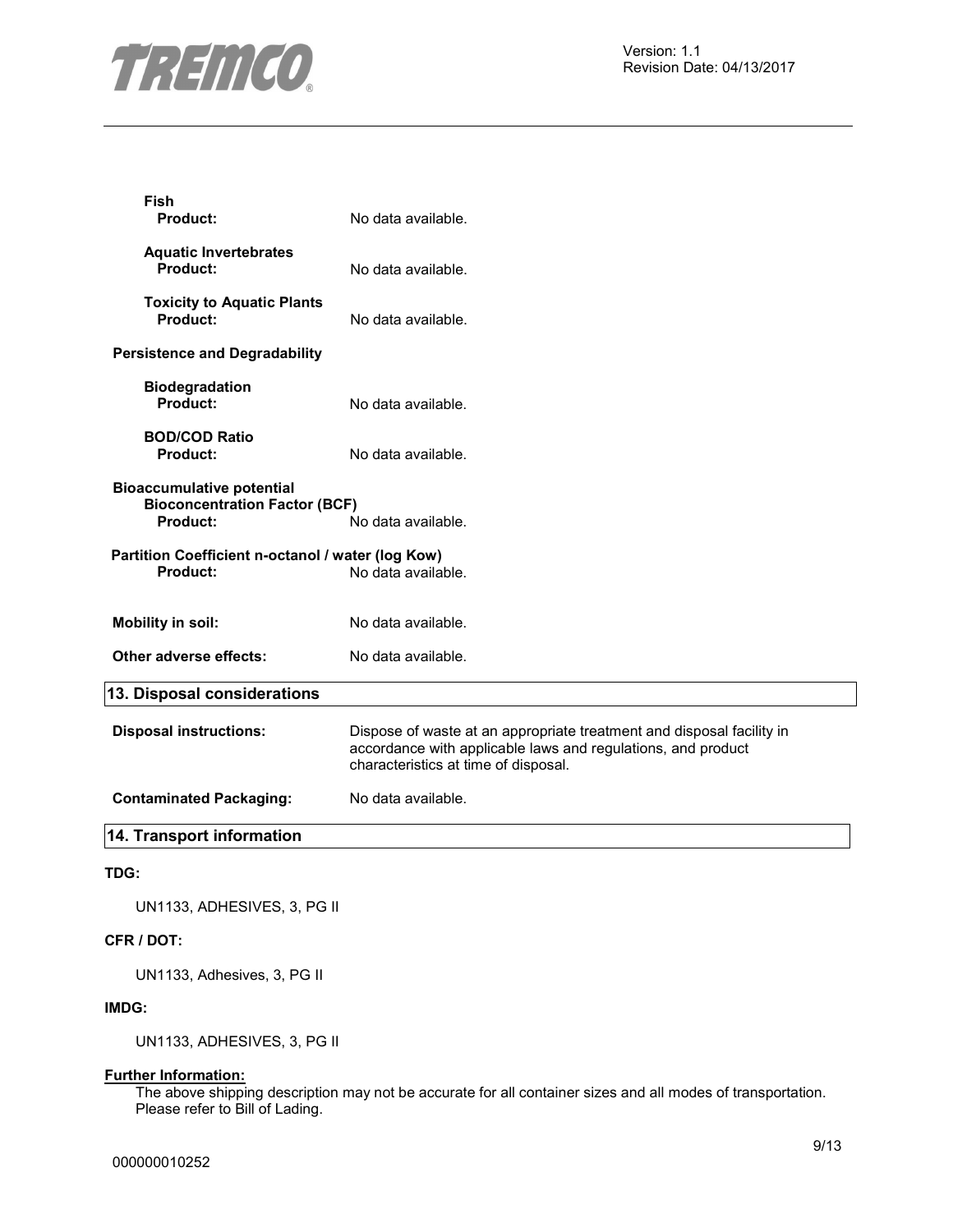

# **15. Regulatory information**

#### **US Federal Regulations TSCA Section 12(b) Export Notification (40 CFR 707, Subpt. D)**

#### **Chemical Identity Reportable quantity**

P-chlorobenzotrifluoride De minimis concentration: TSCA 4% One-Time Export Notification only.

# **US. OSHA Specifically Regulated Substances (29 CFR 1910.1001-1050)**

None present or none present in regulated quantities.

# **CERCLA Hazardous Substance List (40 CFR 302.4):**

| <b>Chemical Identity</b> |  |
|--------------------------|--|
|                          |  |

Methyl ethyl ketone

**Reportable quantity** Acetone 5000 lbs.<br>
Methyl ethyl ketone 5000 lbs. Toluene 1000 lbs.

### **Superfund Amendments and Reauthorization Act of 1986 (SARA)**

#### **Hazard categories**

Fire Hazard Delayed (Chronic) Health Hazard

#### **SARA 302 Extremely Hazardous Substance**

None present or none present in regulated quantities.

# **SARA 304 Emergency Release Notification**

| <b>Chemical Identity</b> | Reportable quantity |
|--------------------------|---------------------|
| Acetone                  | 5000 lbs.           |
| Methyl ethyl ketone      | 5000 lbs.           |
| Toluene                  | 1000 lbs.           |

# **SARA 311/312 Hazardous Chemical**

| <b>Threshold Planning Quantity</b> |
|------------------------------------|
| 10000 lbs                          |
| 10000 lbs                          |
| 10000 lbs                          |
| 10000 lbs                          |
|                                    |

# **SARA 313 (TRI Reporting)**

**Chemical Identity**

Toluene

#### **Clean Air Act (CAA) Section 112(r) Accidental Release Prevention (40 CFR 68.130)**  None present or none present in regulated quantities.

# **Clean Water Act Section 311 Hazardous Substances (40 CFR 117.3)**

None present or none present in regulated quantities.

#### **US State Regulations**

#### **US. California Proposition 65**

This product contains chemical(s) known to the State of California to cause cancer and/or to cause birth defects or other reproductive harm.

Toluene Developmental toxin. 09 2011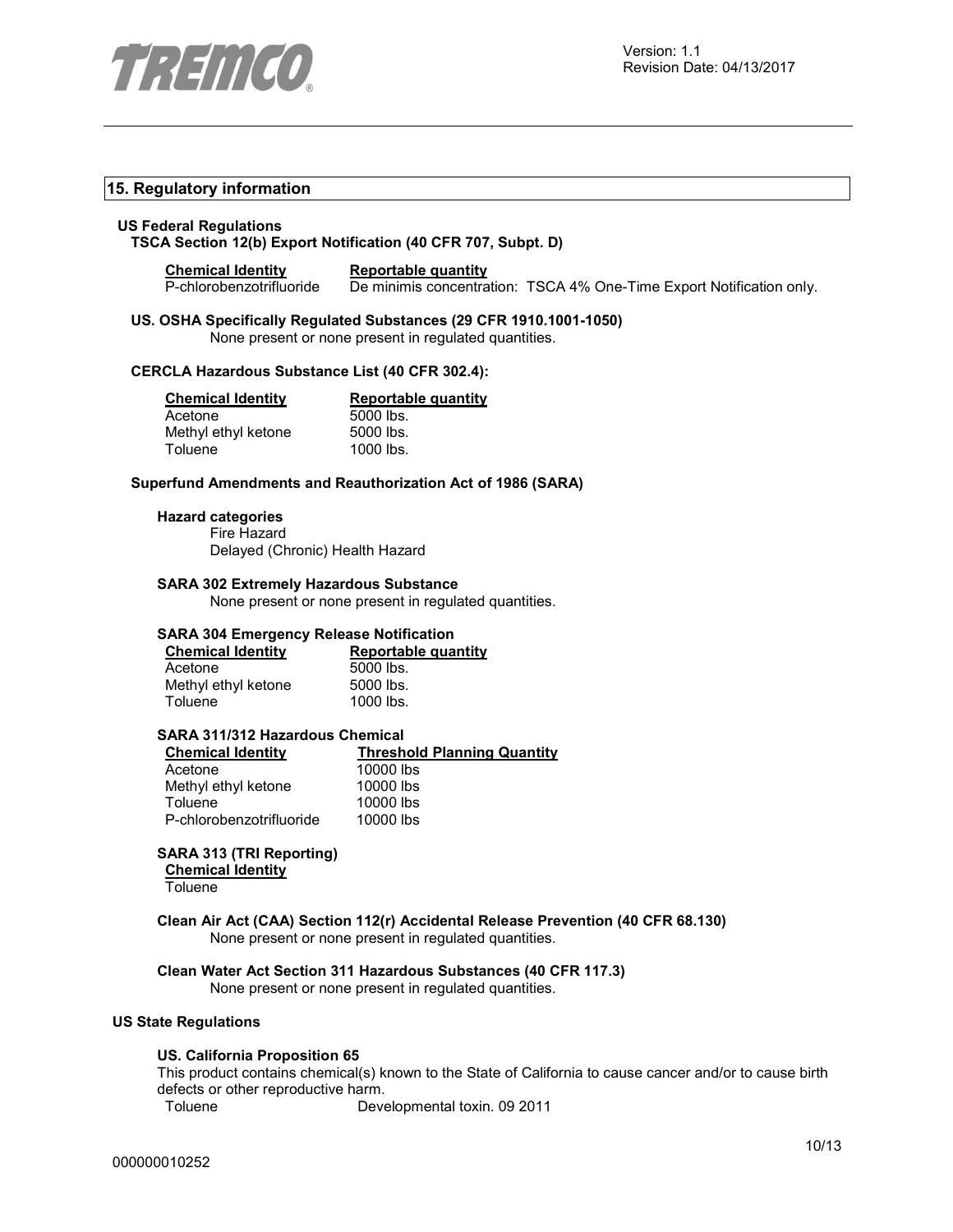

# **US. New Jersey Worker and Community Right-to-Know Act**

#### **Chemical Identity**

Acetone Methyl ethyl ketone Toluene P-chlorobenzotrifluoride

# **US. Massachusetts RTK - Substance List**

**Chemical Identity** Acetone Methyl ethyl ketone **Toluene** 

# **US. Pennsylvania RTK - Hazardous Substances**

**Chemical Identity** Acetone Methyl ethyl ketone **Toluene** 

# **US. Rhode Island RTK**

**Chemical Identity Acetone** Methyl ethyl ketone **Toluene** 

### **International regulations**

### **Montreal protocol**

not applicable

# **Stockholm convention**

not applicable

#### **Rotterdam convention**

not applicable

# **Kyoto protocol**

not applicable

### **VOC:**

| Regulatory VOC (less water and | $: 194$ q/l |
|--------------------------------|-------------|
| exempt solvent)                |             |
| VOC Method 310                 | $: 6.00 \%$ |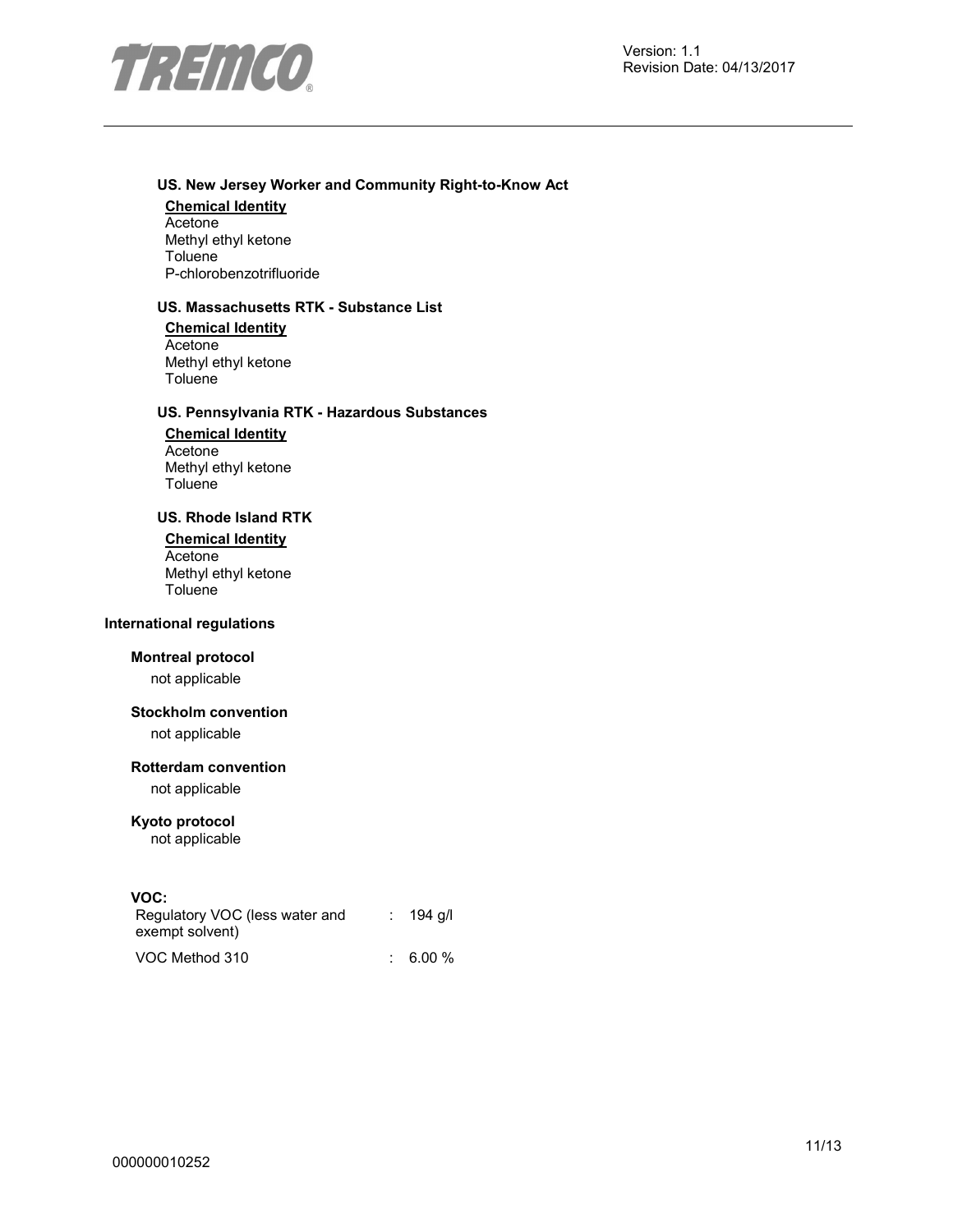

Version: 1.1 Revision Date: 04/13/2017

# **Inventory Status:**

Australia AICS: One or more components in this product are not listed on or exempt from the Inventory.

Canada DSL Inventory List: All components in this product are listed on or exempt from the Inventory.

EINECS, ELINCS or NLP: One or more components in this product are not listed on or exempt from the Inventory.

Japan (ENCS) List:  $\qquad \qquad$  One or more components in this product are not listed on or exempt from the Inventory.

China Inv. Existing Chemical Substances: One or more components in this product are not listed on or exempt from the Inventory.

Korea Existing Chemicals Inv. (KECI): One or more components in this product are not listed on or exempt from the Inventory.

Canada NDSL Inventory: One or more components in this product are not listed on or exempt from the Inventory.

Philippines PICCS: One or more components in this product are not listed on or exempt from the Inventory.

US TSCA Inventory: **All components in this product are listed on or** All components in this product are listed on or exempt from the Inventory.

New Zealand Inventory of Chemicals: One or more components in this product are not listed on or exempt from the Inventory.

Japan ISHL Listing: One or more components in this product are not listed on or exempt from the Inventory.

Japan Pharmacopoeia Listing: One or more components in this product are not listed on or exempt from the Inventory.

Mexico INSQ: Mexico INSQ: CONSIDENTIFY CONSIDER THE ONE ONE ONE ONE ONE COMPONENTS In this product are not listed on or exempt from the Inventory.

Ontario Inventory: One or more components in this product are not listed on or exempt from the Inventory.

Taiwan Chemical Substance Inventory: One or more components in this product are not listed on or exempt from the Inventory.